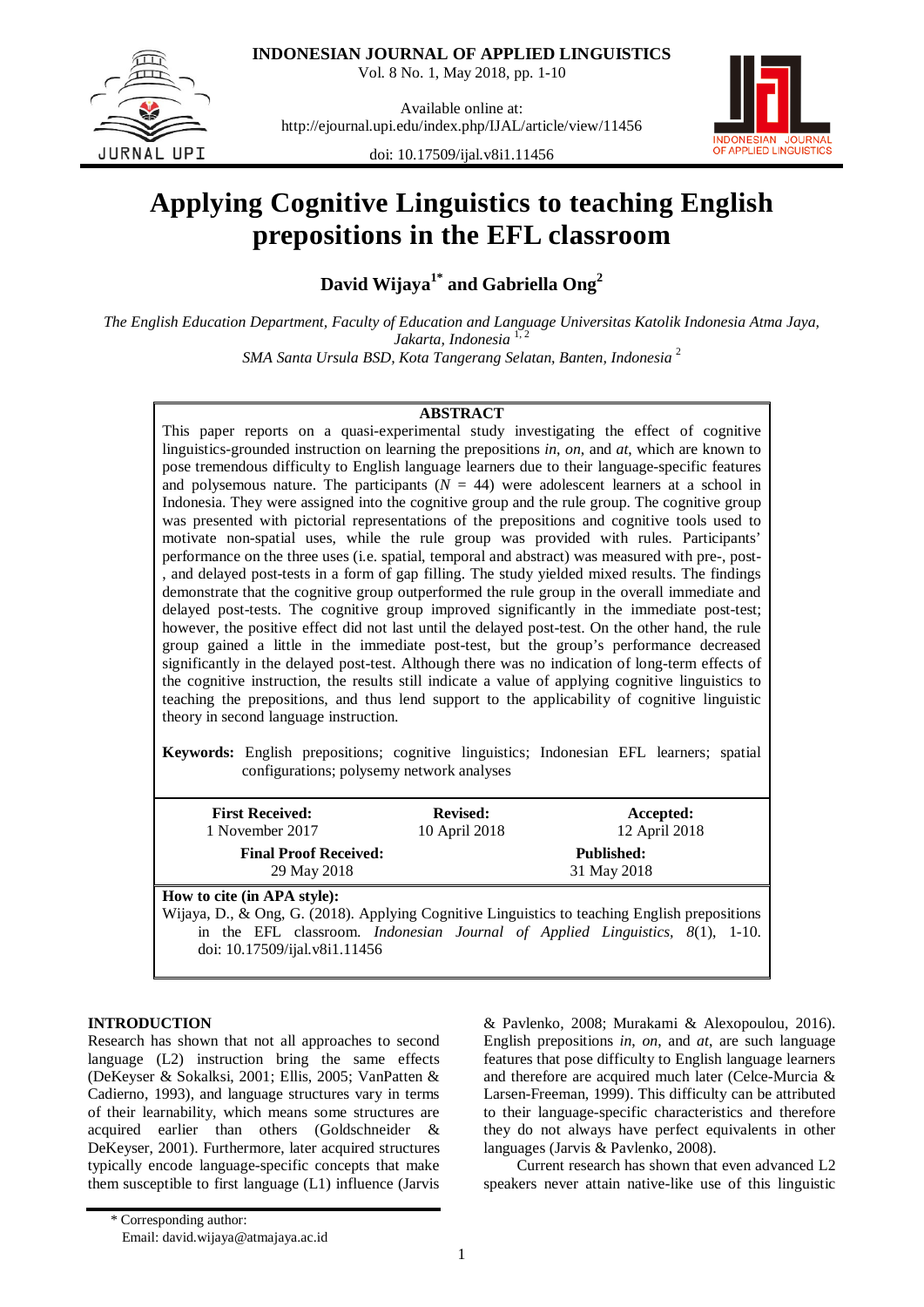feature, especially when the speakers' L1 largely differs from the L2 in the ways the language conceptualizes spatial relationships (Alonso, Cadierno, & Jarvis, 2016). Alonso et al. (2016) set out to investigate the use of prepositions by advanced EFL learners from two language backgrounds, Danish and Spanish, by focusing on how these learners construed spatial configurations that English native speakers refer to with the prepositions *in, on*, and *at*. They also explored the extent to which the learners' L1 spatial construal patterns influenced their construal of these English spatial configurations. They found that the Danish learners' performance was very similar to the native English speakers'. In contrast, the Spanish learners produced a variety of prepositions for each item. They attributed these results to the influence of the learners' L1s. Danish has three prepositions that are approximately equivalent to the English prepositions in question (i.e.  $\hat{PA} = on, I = in$ , and  $VED = at$ ). Spanish native speakers, on the other hand, use the preposition EN that covers the three English prepositions. In other words, the task of learning to construe the English spatial configurations is much less challenging for Danish speakers as their construal and linguistic encoding of space is very similar to those of English native speakers. However, Spanish speakers do not categorize meanings of prepositions like English and Danish; rather, they mark locations in a more general way. Consequently, their choices of the English prepositions tend to be incongruent with the spatial construal patterns in English (Alonso et al., 2016).

It could be argued that Indonesian native speakers construe spatial configurations and linguistically encode them in much the same way with Spanish native speakers. According to Sneddon (2010), the preposition DI is used as a basic locative preposition in Indonesian and covers the English prepositions *in* (e.g. "*lagi* di *kelas*" = in *the class*), *on* (e.g. "*laba-laba* di *dinding*" = *a spider* on *the wall*), and *at* (e.g. "*sedang* di *tempat pesta*" = *at* the party). Given the similarity of Indonesian and Spanish in terms of spatial categorization, one could argue that Indonesian learners are also influenced by their L1 as they express spatial relationships in English that require them to use *in*, *on*, and *at*. This crosslinguistic influence will manifest itself in their inaccurate prepositional choices.

Moreover, the prepositions are not strictly used to describe a spatial relationship between two entities (e.g. *Mom is* in *the kitchen*) but also to describe time (e.g. *I have a class* on *Monday*) and situations that are usually abstract (e.g. *I'm* in *love*). These multiple uses have traditionally been regarded as arbitrary, unrelated and unsystematic (Chomsky, 1995). The distinct uses coded by the same preposition are presumably coincidence. However, a growing body of literature has indicated that prepositions, similar to other polysemous words, constitute radial networks, with the spatial senses located at the core, and temporal and abstract senses, which are more metaphorical, radiating out towards the periphery (Tyler & Evans, 2001; Taylor, 2002). In other words, the peripheral senses of a given preposition are systematically and metaphorically related to its core sense. To be sure, L2 learners experience tremendous difficulty in using the more peripheral senses of prepositions (Krzeszowski, 1990 as cited in Jarvis & Pavlenko, 2008; Ijaz, 1986), especially if the learners speak a verb-framed language (i.e. a language which encodes both manner and path in the verb) which does not employ phrasal verbs (Alejo, 2008, as cited in Littlemore, 2009).

These difficulties indicate that L2 learners need pedagogical treatments to assist them to make better prepositional choices. Conventional treatments suggest rote-memorization as the only learning strategy, reflecting the traditional theoretical accounts of language that treat prepositions as arbitrary, unrelated homonyms governed by rules. The problem with this strategy lies in the ways that daily usage of language cannot be simply accounted for by the proposed rules, especially in contexts where more than one preposition is possible (Matula, 2007). In line with Alonso et al. (2016) and Tyler (2012), there is a need to apply a usage-based approach to language and language pedagogy, and research should be conducted to investigate the effect of such approach on learners' acquisition of prepositions.

Cognitive Linguistics (henceforth CL) is a usagebased approach to investigating language. The proponents of CL contend that "learning language involves determining structure from usage" (Ellis & Robinson, 2008, p. 3) and "knowledge of language emerges from language use" (Croft & Cruse, 2004, p. 3). Unlike the generative perspective of language which understands language as an autonomous entity and separated from cognition, CL views language as meaningful and reflecting human general cognitive processes, such as perception and categorization. It thus posits that meaning is embodied (i.e. constructed from our experience with the social and physical world) (Croft & Cruse, 2004; Tyler, 2012). This perspective on language has relevant implications to L2 instruction (Littlemore, 2009).

CL-informed L2 instruction provides learners with cognitive tools, as opposed to rules that they can use to learn the target structure. The tools emphasize connections between multiple meanings of a linguistic form and image schemas, and are presented to learners in accessible meta-language (Arnett & Jernigan, 2014). The tools can be effective problem solving strategies to foster acquisition. It is argued that presenting the tools in instructional material will be pedagogically more beneficial for learners (Langacker, 2008; Taylor, 2008; Tyler & Evans, 2003). Although several studies have proven the superiority of CL-based instruction over rule-based instruction (hereafter RI) (e.g. Tyler, Mueller, & Ho, 2010; Tyler, 2012), more research is warranted to generalize the findings, especially in different contexts and populations, and thus generate further insights into applications of CL in L2 instruction. To date such research is scarce in the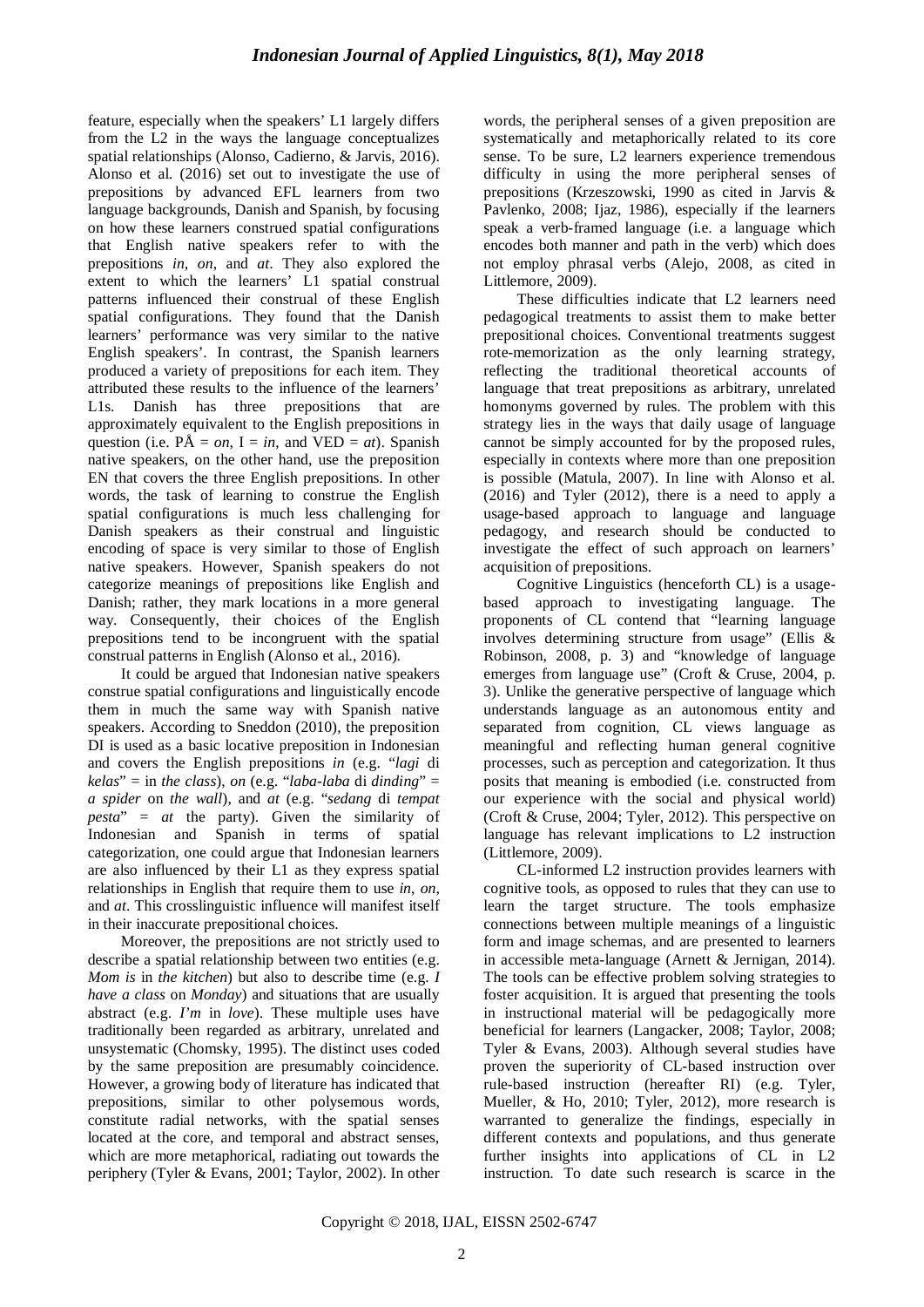Indonesian context. Moreover, most CL studies used adult learners as their participants. Little is known about the effect of CL-based instruction on adolescent learners. One last limitation is concerned with experimenter bias. The instructors for the experimental groups in CL studies have always been the researchers who are well-versed in CL theory and believe in its usefulness in L2 instruction (Jacobsen, 2016). Up to now, it is not known whether CL learning materials can also be used by teachers who are not familiar with CL theory and have not yet formed opinions and beliefs regarding its usefulness for L2 instruction. Therefore, the current study attempted to investigate the relative effects of CL-informed instruction and RI by addressing the aforementioned limitations. It focused on the usefulness of CL in teaching the prepositions *in*, *on*, and *at* to adolescent Indonesian EFL learners.

#### **Cognitive analysis of the prepositions** *in***,** *on* **and** *at*

Before turning to the current study, it is necessary to discuss how English prepositions are viewed through the lens of CL to set the theoretical basis for devising appropriate pedagogical materials. According to CL, a preposition is polysemous—one word having different, yet systematically related and motivated senses. The spatial preposition carries a core sense that is derived from our interaction with physical entities in the world and based on our sensory perception of our surroundings (Langacker, 2008). The other senses (i.e. temporal and abstract senses) are derived from the core sense in a systematic way. Research into this systematicity has resulted in polysemy network analyses that demonstrate how the core sense metaphorically motivates the extended senses. That is, the extension of the spatial sense to the temporal one is motivated by the metaphor TIME AS PHYSICAL SPACE or PHYSICAL OBJECT (Evans, 2003) that can be measured, while the extension to non-temporal abstract senses is motivated by the metaphor ABSTRACT OBJECTS AS CONCRETE OBJECTS (Evans, 2003; Lakoff & Johnson, 1980) that can be counted, given and owned.

There are two additional cognitive principles needed to motivate the extension to the topology of abstract space and show the link between spatial and abstract: functional aspects and topological relations. As one could easily observe, a spatial configuration consists of a figure (F), which is typically smaller and more eye-catching, and a ground (G), which is usually bigger and less eye-catching, as well as a functional element (Radden & Dirven, 2007). In general, the functional element of a preposition comprises meaningful consequences that stem from the relationship between F and G (Tyler & Evans, 2003). In fact, it is the functional aspect, not the visual configuration that helps us link the extended senses to the core sense (Matula, 2007). The notion of topological relations holds that we do not need to be concerned with the shape and size of the F and G in order to decide the correct preposition as we can construct a pictorial representation that consists of a shared spatial-physical representation. The following section presents polysemy network analyses of the target prepositions.

In English, to determine the spatial area where an object is located, we need to specify the dimension of the ground. As one could easily notice, the dimensions expressed by the prepositions *at*, *on*, and *in* are zero, one, two and three respectively. The zero dimensional preposition *at* is used when the G is seen as a reference point to locate an F. The preposition *on* is used when the G is seen as either a line (one dimension), or a surface (two dimensions). The preposition *in* is used when the G is seen as a containment, which is three-dimensional. It must be acknowledged here that recent non-cognitive instruction on the prepositions also utilizes visual aids, such as pictures, to assist learners to see how they are different from each other in describing spatial relations (cf. Murphy, 2012). Another technique is to encourage learners to decide the dimension of the G (Celce-Murcia & Larsen-Freeman, 1999). While these techniques may be somewhat useful to understand the spatial uses, they are not very insightful when it comes to explaining the difference between:

- (1) *I'm* at *the hospital* and
- (2) *I'm* in *the hospital*.

Moreover, they do not make any mention of the functional elements and their consequences, nor do they provide learners with any visual aids to comprehend the prepositions used in non-spatial senses. To account for the uses in the extended senses, we must identify the functional aspect of each preposition and consider the consequences that follow.

As mentioned above, a functional element, along with its consequences, arises from the spatial relation between an F and a G (see figure 1). In the case of *at*, an F is located either in the same location with or very near to a G (Tyler & Evans, 2003). Thus, its functional aspect involves proximity and orientation (or pointing). Also, *at* is zero-dimensional because the particular spatial dimension of a G is unspecified and irrelevant. As for *on*, an F is in direct contact with the surface of the G. The contact is set up by gravity, which makes the F rest upon the G. The G counteracts the force of gravity by functionally supporting the F. Finally, for *in*, an F is seen as being contained or bounded by the G. The functional aspect of containment has several consequences, such as protection and control of activity inside the G's environment.

This explication helps us see how (1) differs from (2). In (1) the F is free to move in the hospital area, while in  $(2)$ , the F's movement is strictly controlled by the hospital's regulations due to some health issues this someone is experiencing. In CL tradition, it is common to assume that our understanding of time is conceptualized in terms of space (Evans, 2003; Tyler & Evans, 2003; Wierzbicka, 1993). Therefore, English prepositions can also be used to describe relations in the topology of time and account for the temporal uses of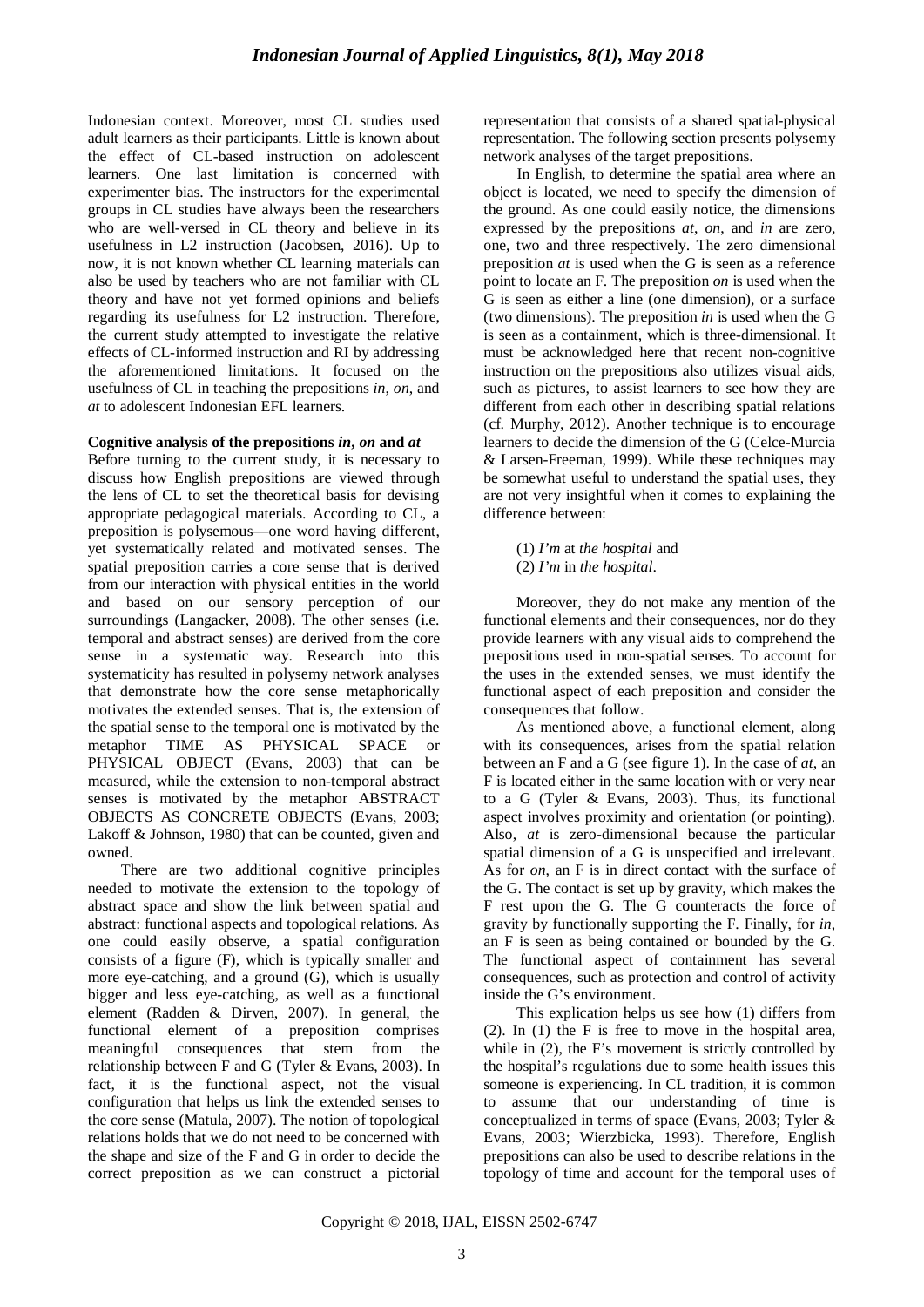the prepositions by means of the metaphor TIME IS SPACE, their functional aspects and topological relations (see figure 2). This contradicts the traditional way of describing temporal prepositions. Textbook rules

often state that for clock time use *at*, days and dates *on*, and longer periods *in* (cf. Murphy, 2012). Such rules, however, do not attempt to figure out the link between temporal and spatial prepositions.



Figure 2. Temporal dimensions of the prepositions *at*, *on* and *in* (Radden & Dirven, 2007, p. 321)

As spatial *at* refers to a point in space, temporal *at* refers to a point in time. To better understand this, it is helpful to observe the clock: the hands show the act of directing or orientation towards a particular numerical time unit. In the case of *on*, the preposition is used to describe contact of our activities with days (e.g. Sunday) and parts of days (such as, Sunday morning) since "days are particularly salient units *on* which our routine activities are organized" (Radden & Dirven, 2007, p. 321). The way we use organizers to arrange our schedules in detail confirms this proposition. As in the temporal *in*, a G is described as a time frame with a beginning and an end as temporal boundaries. The use of *at* for a holiday is appropriate when the G (e.g. Christmas) is construed as not only one particular day (i.e. December  $25<sup>th</sup>$ ) but also an extended period of time (some days before and after December  $25<sup>th</sup>$  but it is still considered Christmas), while *on* is used when an event (the F) takes place on December  $24<sup>th</sup>$ . This analysis can be used to explain the distinction between *in time* and *on time*. The use of *in time* refers to an extended time frame, while *on time* is used if the time frame is seen as not having internal parts (Matula, 2007).

We can still rely on the same conceptual tools to account for the uses in the topology of abstract space where prepositions are used to describe conditions and situations (Radden & Dirven, 2007).

The above explications confirm the fact that prepositions are indeed highly polysemous: they consist of distinct yet metaphorically motivated and systematically related senses. As argued above, a presentation consisting polysemy network analyses may have a better value since learners can use the analyses as their cognitive tools. Indeed, as also argued elsewhere, "learning an extended meaning is easier than learning a meaning that is unrelated to a familiar one" (Frisson et al., 1996, p. 616).

Several studies have been done to provide evidence that a CL approach is facilitative in teaching English prepositions. Tyler (2012) reported two studies in which the English prepositions *to*, *for* and *at* were taught to a group of advanced Italian ESL learners (Tyler, Mueller, & Ho, 2010) and a group of less homogenous, college-aged Vietnamese EFL learners. The results of the two studies indicate that most of the participants gained significantly on the posttest after receiving a CL-based treatment. Of relevance to the present study is Matula's (2007) study as she addressed the same prepositions with ours. The experiment reported in her unpublished doctoral dissertation investigated the effects of a CL-incorporated instruction and a traditional type of instruction on twenty intermediate-level ESL learners' acquisition of the spatial and temporal senses of the prepositions *in*, *on*, and *at*. Although neither group significantly outperformed the other on the post- and delayed posttest, the cognitive group showed "more consistent increase in correct use across the senses and tasks" (Matula, 2007, p. iv). Moreover, data from the oral stimulated recalls revealed that the cognitive group's explanatory scores increased significantly after the treatment, while the traditional group's score did not. The qualitative aspect of the study also indicated that the non-cognitive participants felt unsatisfied with the provided rules. They wanted a more comprehensive and complete explanation than a list of rules to be memorized to account for everyday usage of the target prepositions.

Several limitations of her study exist, which warrant further research. Her study was conducted in an ESL context where the participants got exposed to the target language outside the classroom. In an EFL context, input for learners is extremely limited. Doing a similar study in this context may yield a different result. Moreover, her participants came from various L1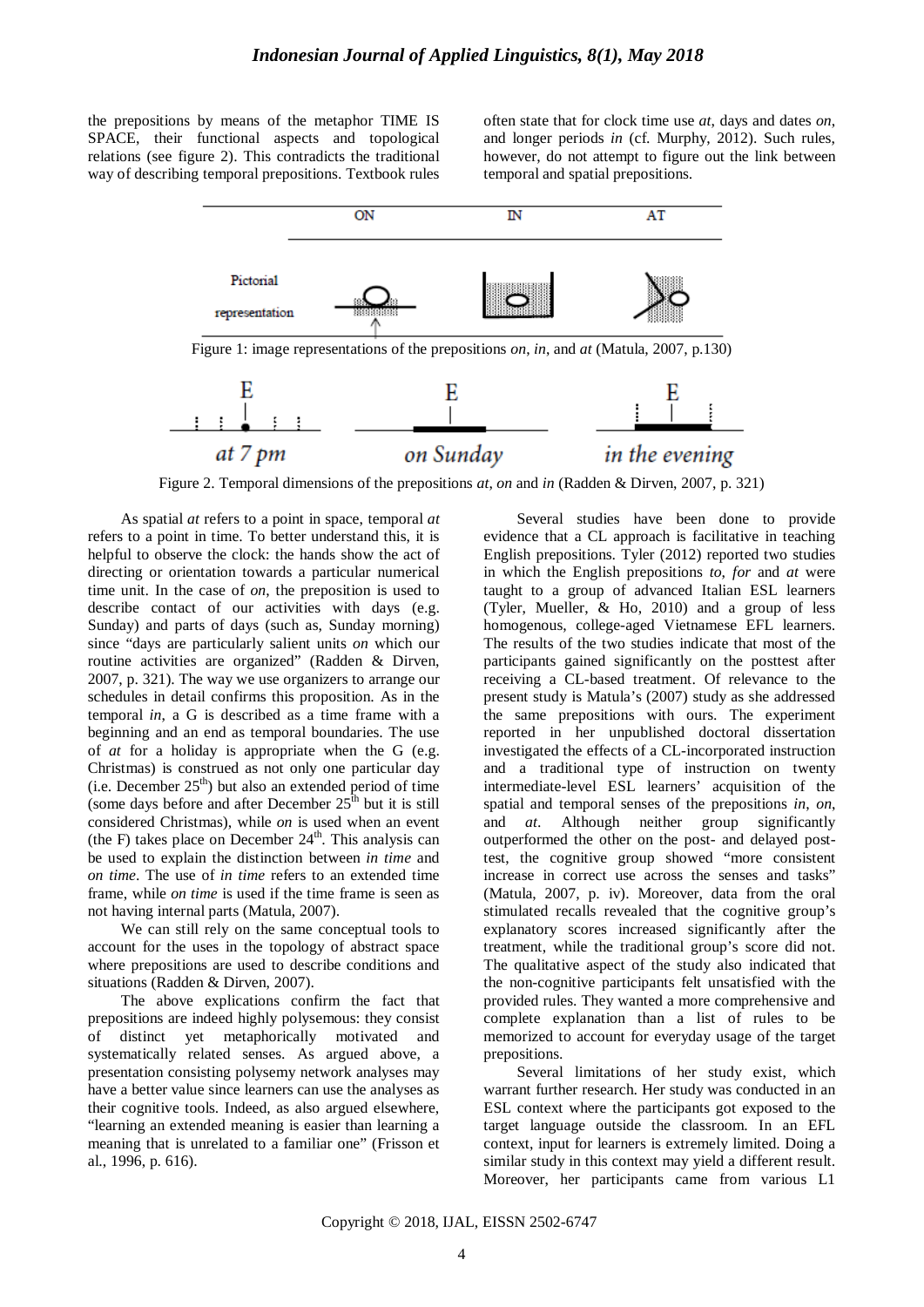backgrounds. Having a group of learners who speak the same L1 as subjects may reveal not only the effect but also the effect size to the speakers of a particular language. Indonesian, as argued above, is very different from English in terms of spatial configuration. Indonesian EFL learners need to learn new spatial meanings and distinctions not carried by their general preposition DI and move from one category in Indonesian to multiple categories in English. However, research investigating the effect of CL-based instruction on their acquisition of these prepositions is yet to be available. Finally, Matula (2007) only addressed two senses, the spatial and temporal senses. Given that the abstract sense also poses great difficulty to learners, it is worth investigating whether the instruction can also assist learners to make correct prepositional choices in this sense.

To sum up, the review of previous research above necessitates another investigation into applications of CL-based instruction to teaching the target prepositions. In general, we seek to experimentally investigate whether this approach may be more effective than the rule-based approach in an Indonesian EFL school context by addressing the following research questions.

- 1. What are the relative effects of CL-based instruction and rule-based instruction in assisting adolescent Indonesian EFL learners to use the correct prepositions in the three senses (i.e. spatial, temporal and abstract) as measured by a gap filling component?
- 2. If there are any advantages of one sort of instruction over the other, will these advantages be proved durable for two weeks?

# **METHOD**

## **Participants**

The participants involved in this study were tenth grade students, aged 14 to 15, at a school in Jakarta, Indonesia. They sat in four pre-determined intact classes. Due to the regulations of the school, we were only allowed to randomize the classes and categorize them into two groups: the CL group and the RI group. Before the experiment, the students were informed of the research and its purpose. They all agreed to participate in the experiment. They spoke Indonesian as their first language and had been learning English as a mandatory subject since they were in grade seven. Although the initial pool of the participants was eighty five, those who scored 70% or better on the pre-test were eliminated from analysis as they were assumed to have had sufficient knowledge of the target prepositions along with the senses. In the end, each group consisted of 22 learners.

## **The treatment**

The pedagogical treatment lasted for 70 minutes. Our research assistant who had been doing her internship at the school for two months was chosen to be the instructor for both groups. She had had no prior knowledge of CL theory. She was informed to follow the instructions in the handouts for both groups and given some time to familiarize herself with the materials. The participants were familiar with her and thus not hesitant to ask questions during the lesson. The instructor used both Indonesian and English during the presentation to ensure participants' comprehensibility.

a. *CL instructional materials*: Our CL instructional packet differs from Matula's (2007). In our packet, we did not begin with the cognitive tenets (i.e. polysemy, metaphors, and topological relations) as we believed these tenets should be introduced when the teacher links the spatial sense with the other two senses. Furthermore, we did not include any total physical response activities due to the different class size. Instead, we provided participants with handouts and PowerPoint presentations. Our treatment was also much shorter. PowerPoint slides were utilized to make the presentation more meaningful and interactive. To begin with, participants were informed that they were going to learn about the target prepositions. They were asked what each preposition meant. They quickly gave the Indonesian definitions for *in* and *on*, but were unable to tell the meaning of *at*. They were then explained how the three prepositions differed from Indonesian prepositions and that English prepositions have multiple but systematically related meanings. This was meant to raise their awareness of how English and Indonesian differ in the way each language construes spatial configurations. Then, they were introduced to the functional aspect and core meaning of each spatial preposition through pictures, diagrams (i.e. the image representations of the prepositions) and examples shown on PowerPoint slides. Participants received three sets of instruction in a row. In each set, example sentences along with their accompanying pictures, functional aspects and core meanings were provided to enhance participants' understanding of the form-meaning relationships. Two tasks were provided for each sense too (see appendix). After they finished doing the first task, they were shown the correct diagrams with the core meanings and functional aspects on slides. Participants compared their answers with the answers shown on the slides. They were told to refer back to the cognitive explanation in their handout if they had different answers but did not understand why their answers were not appropriate. In the second task, participants were given a more traditional type of exercise: a fill-in-the-gaps activity. The same procedure of feedback for the first task was repeated. No explanation was provided for the answers. The instructor concluded lesson by reminding the participants how the English<br>prepositions differ from the Indonesian prepositions differ from the Indonesian preposition, how the three senses of the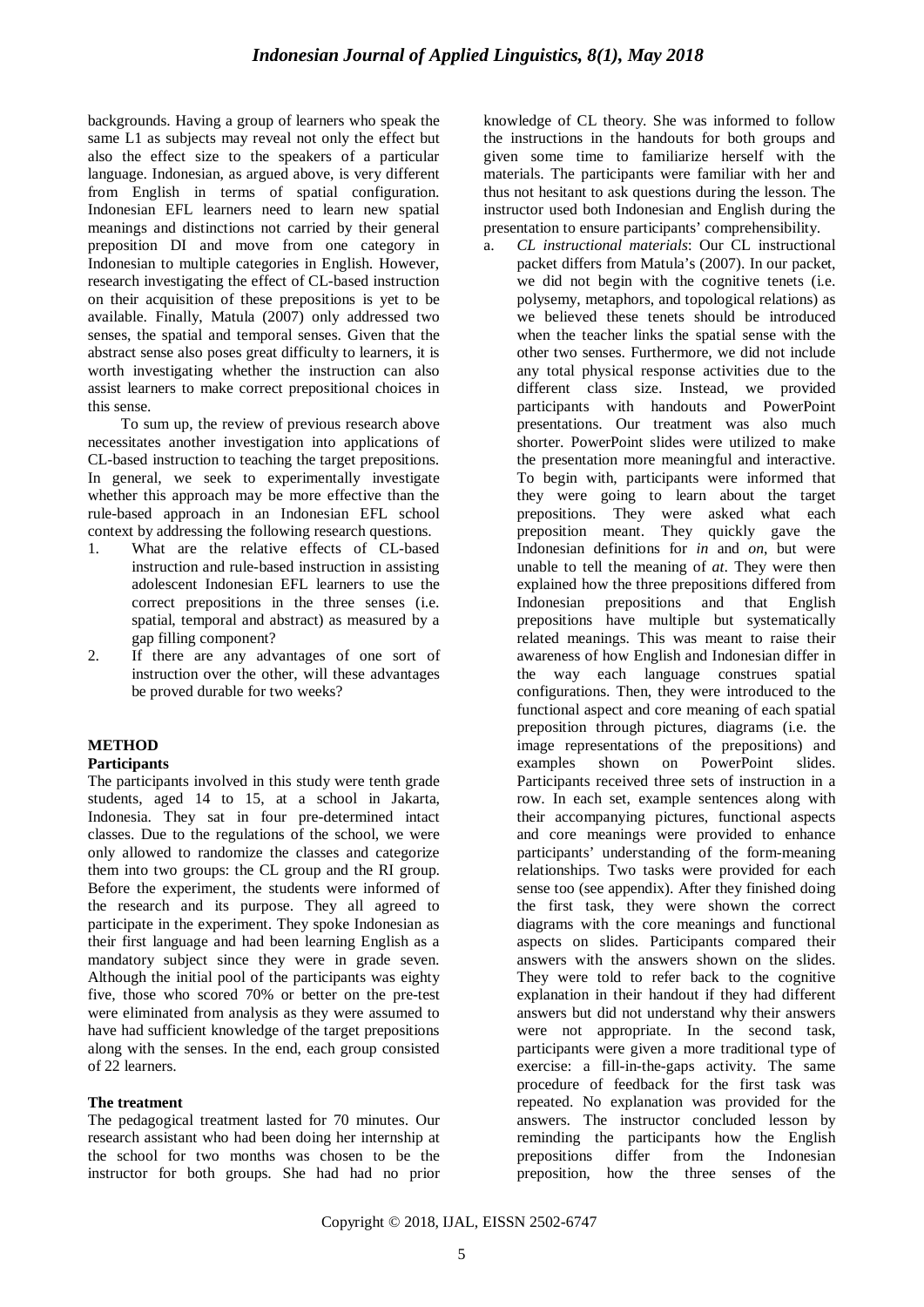prepositions are systematically related, and how to decide which preposition to use.

#### b. *Rule-based instructional materials*:

At the outset, participants were shown three pictures with three sentences describing the pictures. They were then asked to match the sentences with the pictures. The answers were shown once they were done with this task. Afterwards, participants received an instructional packet that consisted of a handout note and exercises. Unlike Matula's (2007) traditional treatment materials, our materials were adapted from Murphy's (2012) grammar textbook. In line with the emphasis of traditional presentations of grammatical features, the note contained pictures for the spatial sense; simple rules for the temporal sense (e.g. *at for the time of day*); and examples for the abstract uses (e.g. *sit in the shade*). No attempts were made to make connections between the spatial sense and the other senses. The instructor also used Powerpoint slides to present example sentences, the accompanying pictures, and the rules. For each unit, after the teacherfronted explanation, the participants did a gap filling task and were shown the answers to the exercise. Similar to the CL group, the instructor had the participants refer back to the note for the explanation. To conclude, the instructor reviewed the three uses of the prepositions.

#### **Pretests and posttests**

Three tests were created, with each consisting of thirty discrete fill-in-the-gap items missing only prepositions. This fill-in task was chosen due to the limited allocated time given by the school. Ten sentences were on the spatial sense, nine on the temporal sense and nine on the abstract sense. The other three items were distractors and therefore were not scored. They were piloted with another group of learners who were at the same age to ensure test clarity and identify ambiguous usage (i.e. two choices of prepositions were arguably possible). Technical errors and unfamiliar word choice were revised, and the ambiguous items were replaced with items that could only have single definite answers.

#### **RESULTS**

The overall pretest scores show that the CL group scored slightly higher than the RI group did (see Table 1). However, a Mann-Whitney Test indicates that the difference was not significant,  $U = 168.50$ ,  $z = -1.745$ , *p* = 0.081. In other words, the two groups were comparable in their performance prior to receiving treatment. As can be seen in table 1, the means of both groups of the pretest were:  $CL = 15.41$  and  $RI = 14.14$ . These means increased to  $CL = 18.23$  and  $RI = 15.45$  on the immediate posttest. On the delayed posttest, the CL group's mean slightly increased to 15.73, however the RI group's mean decreased to 8.91.

Table 1. Descriptive statistics

| Group | Pretest |     |       |      | Immediate posttest Delayed posttest |      |
|-------|---------|-----|-------|------|-------------------------------------|------|
|       |         | SD  | M     | SD   |                                     | SD   |
| CI.   | 15.41   | 29  | 18.23 | 2.70 | 15.73                               | 2.07 |
| RI    | 14 14   | 2.5 | 15.45 | 3.20 | 890                                 | 2.40 |

To answer our first research question, a Mann-Whitney Test was performed on the participants' scores in the immediate posttest. The result indicated that the two groups' overall performance differed significantly in their uses of the prepositions in the three senses, with the CL group outperforming the RI group,  $Z = -3.304$ , *p* = .002. The average gain the CL group experienced from pretest to immediate posttest was also significant,  $Z = -3.851$ ,  $p = .000$ . The RI group's improvement, on the other hand, was not significant,  $Z = -1.802$ ,  $p = .072$ . A closer look at the two groups' performance in each sense immediately after treatment revealed that the RI group had a bigger gain in the spatial sense. However, the CL group showed bigger gains in the other two senses. Wilcoxon signed-rank tests conducted on the pretest and posttest scores of each group in each sense demonstrated that the CL group improved significantly only in the temporal sense,  $Z = -3.206$ ,  $p = .001$ , and the RI group made no significant improvement in all the senses. The gains for individual senses in the immediate posttest are shown in Table 2.

|  |  |  |  |  | Table 2. Gains for individual senses in the immediate posttest |  |
|--|--|--|--|--|----------------------------------------------------------------|--|
|--|--|--|--|--|----------------------------------------------------------------|--|

|     | Table 2. Gams for murviqual senses in the infinediate positest |       |            |       |                                                              |          |            |       |          |
|-----|----------------------------------------------------------------|-------|------------|-------|--------------------------------------------------------------|----------|------------|-------|----------|
|     | spatial                                                        |       |            |       | spatial spatial temporal temporal temporal abstract abstract |          |            |       | abstract |
|     | Pre                                                            | Imm.  | Gain       | Pre   | Imm.                                                         | Gain     | <b>Pre</b> | lmm.  | Gain     |
| CL. | 63.6%                                                          |       | 70\% 6.4\% | 61.6% | 75.7%                                                        | $14.1\%$ | 46.4%      | 56.5% | $10.1\%$ |
| RI  | 47.3%                                                          | 55.9% | - 8.6%     | 71.2% | 70.6%                                                        | $-0.6\%$ | 37.3%      | 46%   | $8.7\%$  |

To answer our second research question, a Mann-Whitney Test was conducted on the participants' delayed posttest scores. The result revealed that the CL group was far superior to the RI group,  $Z = -5.509$ ,  $p =$ .000. The CL group's score decreased from immediate posttest to delayed posttest however the score in the delayed posttest was slightly higher than the pretest. A Wilcoxon signed-rank test indicated that the difference was not significant,  $Z = -.071$ ,  $p = .943$ . On the other hand, the RI group's score decreased dramatically from posttest to delayed posttest, yielding a delayed posttest score which was lower than the pretest score. In terms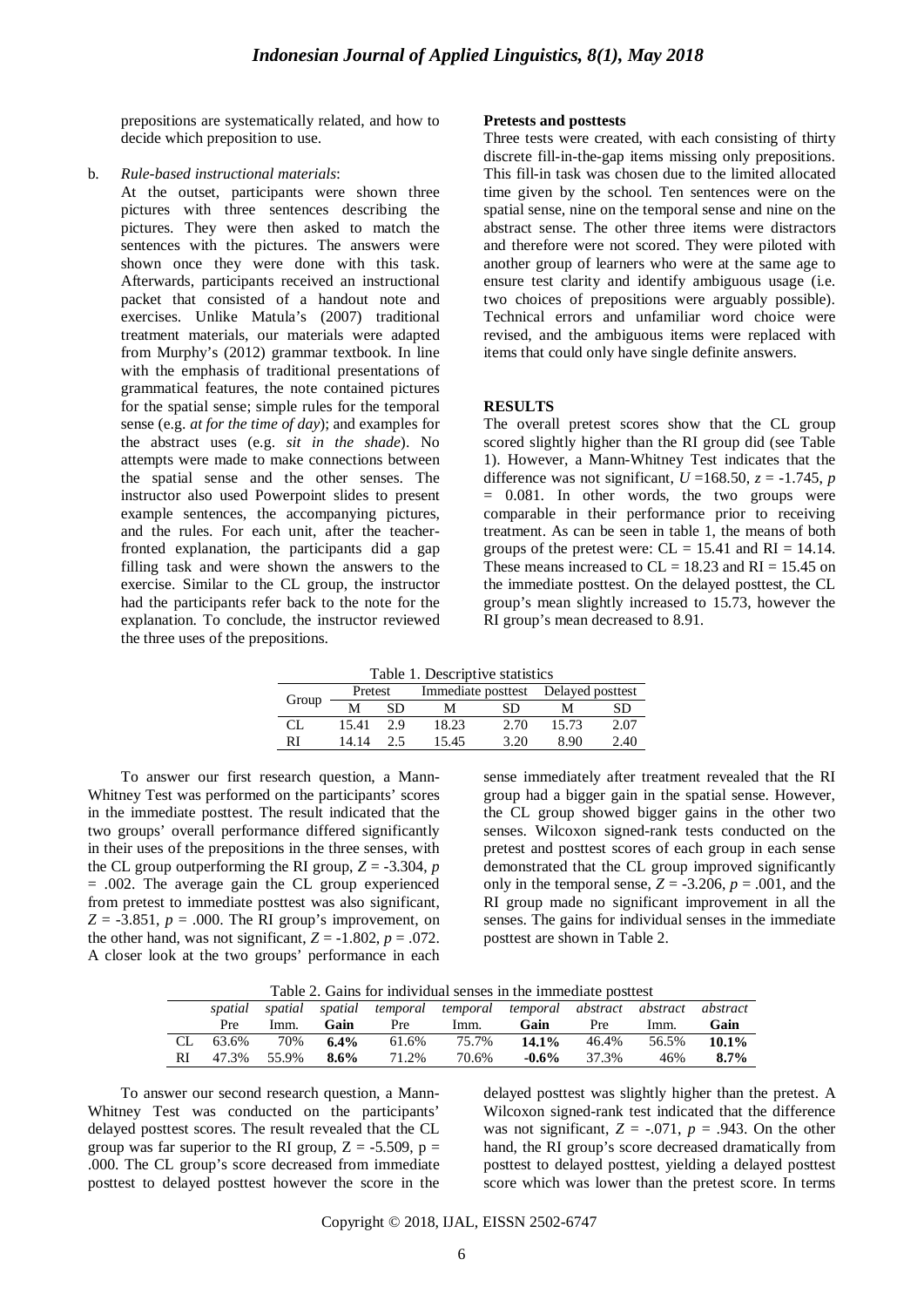of both groups' performance in individual senses (see table 3), the CL group improved little only in the spatial sense, while the RI group showed no gains at all. The answer to the second research question is that in the case of the CL group, the positive effect was not durable to the delayed posttest while in the case of the RI group, their performance in the delayed posttest unexpectedly worsened.

|     | spatial | spatial     |           |       |       | spatial temporal temporal temporal abstract abstract |       |       | abstract |
|-----|---------|-------------|-----------|-------|-------|------------------------------------------------------|-------|-------|----------|
|     | Pre     | Del.        | Gain      | Pre   | Del.  | Gain                                                 | Pre   | Del.  | Gain     |
| CL. |         | 63.6% 67.3% | $4.0\%$   | 61.6% | 61.6% | $0.0\%$                                              | 46.4% | 39.8% | $-6.6%$  |
| RI  | 47.3%   | 32.7%       | $-14.6\%$ | 71.2% | 33.3% | $-37.9\%$                                            | 37.3% | 33.8% | $-3.5\%$ |

#### **DISCUSSION**

The outcomes of our study reveal some interesting findings. Our study found that CL-based instruction was superior to RI when the subjects were tested immediately after treatment. The CL participants also showed gains in all the three senses, although they improved significantly in the temporal sense. The participants in the RI group showed insignificant gains only in the temporal sense. This result is attributable to the nature of the instruction each group received. The CL group was trained, by means of core meanings and functional aspects, to construe spatial configurations in the way English speakers do. The diagrams that we asked them to draw may also have induced noticing the configurations and subsequently affected their perceptual judgments when performing in the target language. This practice on perceptual processing has been argued to bring about perceptual learning (Özgen & Davies, 2002; Goldstone, 2003). Consequently, they were able to make more informed decisions as to which spatial prepositions they had to use. The training equipped the participants with analytical tools to connect the core meanings with the extended meanings. Having these tools at their disposal resulted in gains in all the senses albeit the gains were not significant. Arguably, the tools were helpful to foster acquisition. This lends support to Frisson et al.'s (1996) argument that learners will find it easier to learn an extended meaning rather than an unrelated meaning.

In the case of the RI group, although they were presented with pictures to help them understand how the prepositions differ from each other, they were not given image representations that could enhance learning. They may also have become insensitive towards this kind of visual presentation as they had experienced learning the target prepositions in the same way in the past, and consequently they might have paid very little attention to the pictures accompanying the example sentences during the teacher-fronted explanation. Moreover, in learning the non-spatial senses, the learners were only provided with rules. Rules are consciously processed (Hampton 2005), and this processing draws on working memory capacity (Baddeley, 2000). However, knowing rules does not entail activation of the knowledge during language production (Godfroid, 2016), thanks to our limited working memory capacity. Thus, the participants in the RI group were arguably not successful to recall all the uses that had been taught.

Regarding the long-term effectiveness of both approaches, the result indicated that the positive effect experienced by the CL group did not hold until two weeks after treatment and the RI group's mean score on the delayed posttest decreased drastically. One reason for this could be boredom (Mackey & Gass, 2005). This extra-experimental factor could have affected the participants' responses while they were doing the task in the delayed posttest since the task was repetitive in nature. Motivation might have also played a role. Adolescent learners who are studying a foreign language in a school setting typically have lower motivation (Li, 2015). The lack of motivation in doing the test may have caused inattentiveness among some learners. However, the fact that the CL group still showed a slight gain on the test, while the RI group decreased significantly, indicated that the CL group may still have been able to utilize the cognitive tools. For the RI group, doing a delayed posttest must have decreased their motivation to provide proper responses to the task at hand, especially when they had to rely on their limited working memory capacity. Our one last assumption regarding these unsatisfying delayed posttest results is that the length of treatment was considerably short given the complex semantic concepts the learners had to get used to. Perceptual learning takes place if a stimulus is attended to habitually and repeatedly (Goldstone, 2003). Due to the very limited treatment time, the numbers of visual stimuli (i.e. pictures and diagrams) presented in both groups were arguably far from sufficient to yield long-term learning.

To sum up, the claim that CL-oriented researchers (e.g. Tyler, 2012) made regarding the efficacy CLinformed L2 instruction should be accepted with reservations based on the outcomes of the present study. For Indonesian EFL learners, learning these English prepositions requires them to restructure their conceptual category of space and understand how the spatial categories of the target language that serve as core meanings of the prepositions are systematically extended to non-spatial uses. To use a preposition in a more target-like way requires us to rethink of how spatial relationships are coded in the L2. This "thinking for speaking" (Slobin, 1996, p. 76) is a key process that L2 learners have to go through as they prepare their thought for producing the language. Simply getting learners to memorize the uses and rules is wanting. Although the effect of CL-based instruction was not durable for two weeks, based on our findings, we would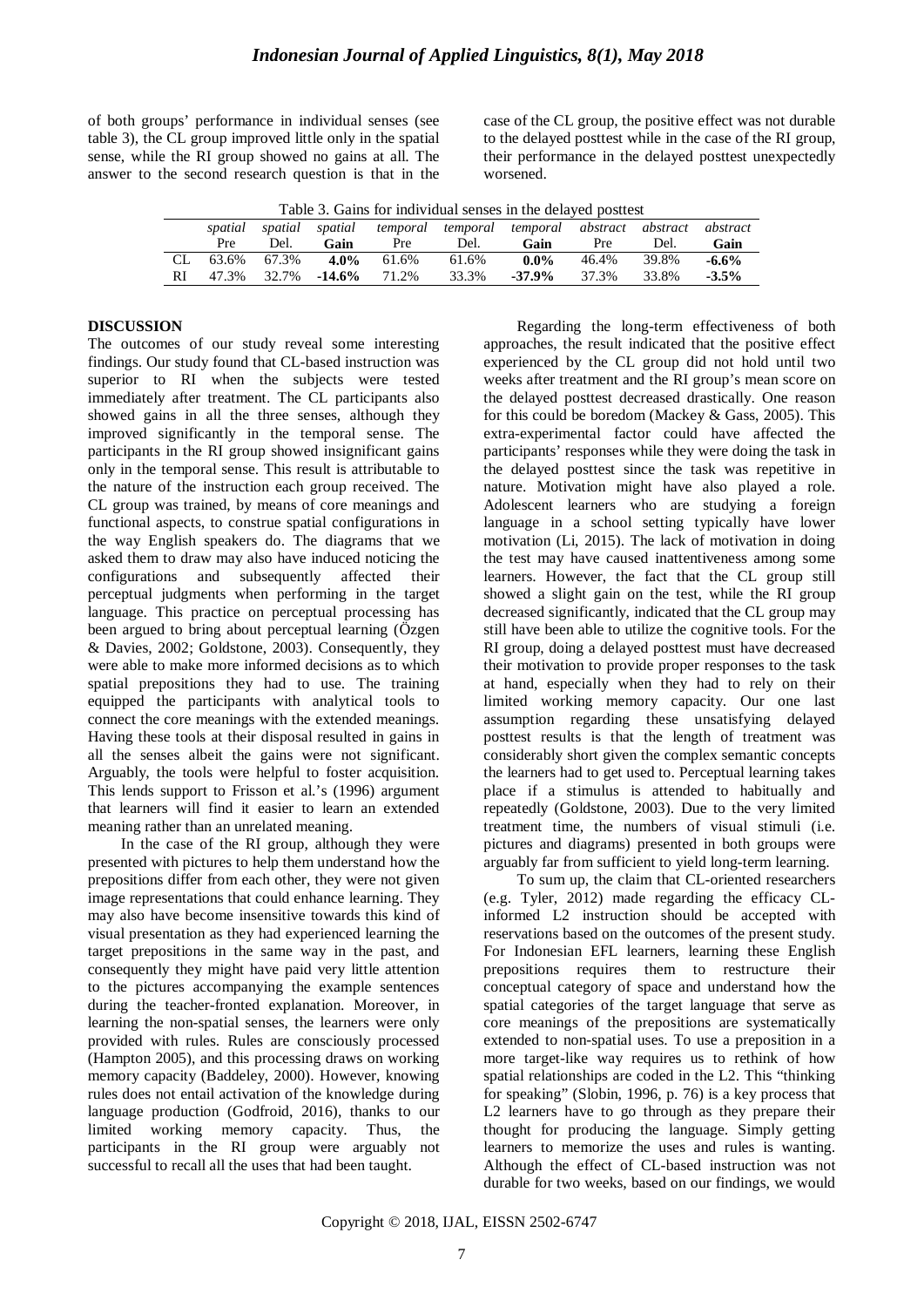encourage English teachers to apply this technique when giving explicit instruction of the prepositions and remind their students about the core meanings and functional aspects whenever they are struggling to make prepositional choices.

It is also interesting to discuss the role of instructor here. As mentioned earlier, the instructor for the CL group was someone who had no prior knowledge of CL research and was therefore neutral in her position regarding the usefulness of CL as a viable approach to ELT. Jacobsen (2016) argues that CL materials can only be utilized by those who have undergone prior training in CL and formed positive opinions and beliefs regarding the efficacy of CL-oriented L2 instruction. Our findings demonstrate that this is not always the case. It is possible to develop CL materials, such as ours, that could be used by teachers who have little or no prior understanding of CL theory.

At this point, the limitations of the current study should be pointed out. The task to measure learners' performance was only gap-filling, which, as argued earlier, might have caused boredom and inattentiveness. Thus, future research should use various tasks (e.g. picture comprehension and picture description, as in Matula's study). These tasks will also allow us to properly investigate and analyze learners' use of the prepositions in the three senses. Furthermore, providing longer instructional treatment in future research might yield different results.

The tasks for the CL group in our treatment could also be improved for further experiments. Our first task might have been time-consuming and unsuitable for those who were not very used to drawing. We would propose that in the next experiment the input-based task only requires learners to choose the diagram that represents the core meaning. This will also allow the teacher to provide more visual stimuli to the students. For an output-based task, learners could be asked to describe pictures so that the learning will be more meaningful. It would be interesting to see whether this improved CL-incorporated treatment will yield different results.

#### **CONCLUSION**

The study set out to investigate the effect of integrating CL insights into the teaching of the prepositions *in*, *on*, and *at*. The findings show that in the overall scores, the CL group performed significantly better than the RI group in both the immediate and delayed post-tests, although the positive effects of the CL learning materials were not durable to the delayed post-test. These results demonstrate a pedagogical value of CLinformed L2 instruction (Matula, 2007).

#### **ACKNOWLEDGEMENT**

This article is based on part of the second author's unpublished research report which was submitted to her university in 2016. The authors wish to thank Dr. Suzanne Matula of Georgetown University for Language Education and Development for graciously sharing her dissertation with the authors, Dr. Agustian Sutrisno and one anonymous reviewer for their insightful comments on earlier versions of this paper, the students in grade X batch 2015/2016 at Kanaan Senior High School for being our participants and Ms. Cindy Carla for being the instructor for both groups. Any remaining errors are ours.

#### **REFERENCES**

- Alonso, A. R., Cadierno, T., & Jarvis, S. (2016) Crosslinguistic influence in the acquisition of spatial prepositions in English as a foreign language. In A. R. Alonso (Ed.) *Crosslinguistic Influence in Second Language Acquisition* (pp. 93-120). Clevedon: Multilingual Matters.
- Arnett, C., & Jernigan, H. (2014). A cognitive grammar account of case for L2 students of German. *German as a Foreign Language*, 1, 68- 93.
- Baddeley, A. (2010). The episodic buffer: a new component of working memory? *Trends in Cognitive Sciences, 4*(11), 417-423.
- Celce-Murcia, M. and Larsen-Freeman, D. (1999). *The grammar book: An ESL/EFL teacher's course*. New York, NY: Heinle & Heinle.
- Croft, W. and Cruse, D. A. (2004). *Cognitive linguistics.* Cambridge: Cambridge University Press.
- Chomsky, N. (1995). *The minimalist program*. Cambridge, MA: MIT Press.
- DeKeyser, R., & Sokalski, K. J. (2001). The differential role of comprehension and production practice. *Language Learning*, *51*, 81-112.
- Ellis, N. C. (2005). At the interface: Dynamic interactions of explicit and implicit language knowledge. *Studies in Second Language Acquisition*, *27,* 305-352.
- Evans, V. (2003). *The structure of time: Language meaning and temporal cognition*. Amsterdam/Philadelphia: John Benjamins Publishing Company.
- Frisson, S., Sandra, D., Brisard, F., & Cuyckens, H. (1996). From one meaning to the next: The effects of polysemous relationships in lexical learning. In M. Pütz & R. Dirven (Eds.), *The construal of space in language and thought* (pp. 613-647). Berlin: Mouton de Gruyter.
- Godfroid, A. (2016). The effects of implicit instruction on implicit and explicit knowledge development. *Studies in Second Language Acquisition, 38*(2)*,* 177-215.
- Goldschneider, J. M., & DeKeyser, R. (2001). Explaining the "natural order of L2 morpheme acquisition" in English: A meta-analysis of multiple determinants. *Language Learning*, *51*, 1- 50.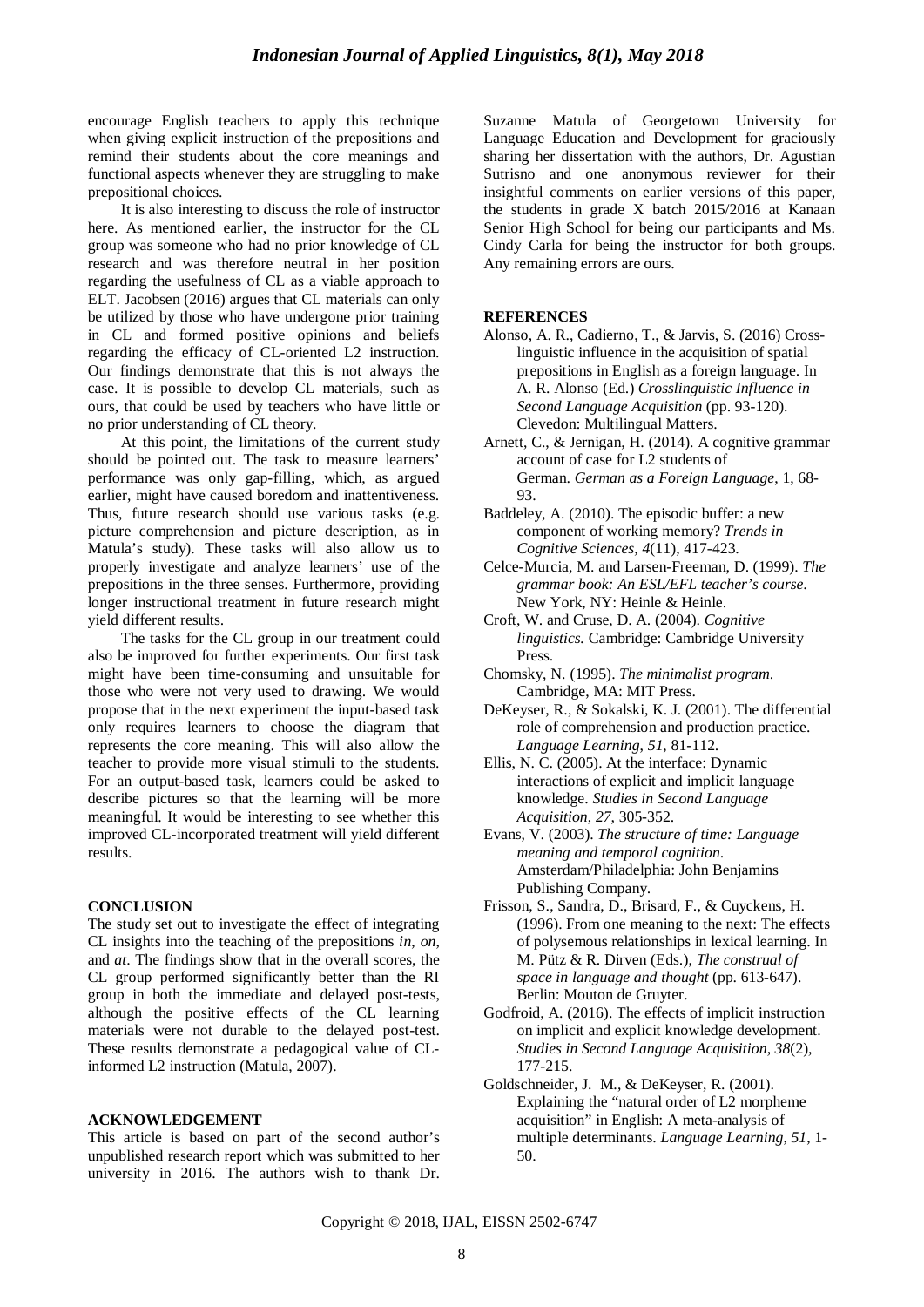- Goldstone, R. L. (2003). Learning to perceive while perceiving to learn. In R. Kimchi, M. Behrmann, & C. Olson (Eds.), *Perceptual organization in vision: Behavioral and neural perspectives* (pp. 233-278). Mahwah, NJ: Erlbaum.
- Hampton, J. A. 2005. Rules and similarity a false
- dichotomy. *Behavioral and Brain Sciences* 28(1), 26.
- Ijaz, I. H. (1986). 'Linguistic and cognitive determinants of lexical acquisition in a second language', *Language Learning 36*, 401–51.
- Jarvis, S., & Pavlenko, A. (2008). *Crosslinguistic influence in language and cognition*. New York, NY: Routledge.
- Jacobsen, N. D. (2016). The best of both worlds: Combining cognitive linguistics and pedagogic tasks to teach English conditionals. *Applied Linguistics, advance access*, 1–27. doi: 10.1093/applin/amw030
- Lakoff, G., & Johnson, M. (1980). *Metaphors we live by*. Chicago, IL: University of Chicago Press.
- Langacker, R. W. (2008). Cognitive grammar and language instruction. In P. Robinson & N. Ellis (eds.) *Handbook of cognitive linguistics and second language acquisition* (pp. 66–88)*.* New York: Routledge.
- Li, S. (2015). The associations between language aptitude and second language grammar acquisition: A meta-analytic review of five decades of research. *Applied Linguistics, 36,* 385- 408.
- Littlemore, J. (2009). *Applying cognitive linguistics to second language learning and teaching*. Basingstoke/New York: Palgrave Macmillan
- Mackey, A., & Gass, S. (2005). *Second language research: Methodology and design*. Mahwah, NJ: Lawrence Erlbaum Associates.
- Matula, S. (2007). Incorporating a cognitive linguistic presentation of the prepositions on, in, and at in ESL instruction: A quasi-experimental study (Unpublished PhD dissertation). Georgetown University, Washington D.C.
- Murakami, A., & Alexopoulou, T. (2016). L1 influence on the acquisition order of English grammatical morphemes. *Studies in Second Language Acquisition*, *38*(3), 365-401. doi: 10.1017/S0272263115000352.

Murphy, R. (2012). *English grammar in use* (4<sup>th</sup> ed.).

Cambridge: Cambridge University Press.

- Özgen, E. & Davies, I. R. L. (2002). Acquisition of categorical color perception: A perceptual learning approach to the linguistic relativity hypothesis. *Journal of Experimental Psychology: General, 131*, 477–493.
- Radden, G., & Dirven, R. (2007). *Cognitive English grammar.* Amsterdam: John Benjamins Publishing Company.
- Robinson, P., & N. Ellis (eds.). (2008). *Handbook of cognitive linguistics and second language acquisition*. New York, NY: Routledge.
- Slobin, D. (1996). From "thought and language" to "thinking for speaking". In S. Gumperz & S. Levinson (eds.) *Rethinking linguistic relativity* (pp. 70–96)*.* New York: Cambridge University Press.
- Sneddon, J. N. (2010). *Indonesian: A comprehensive grammar*. London: Routledge.
- Taylor, J. R. (2002). *Cognitive grammar*. Oxford, UK: Oxford University Press.
- Taylor, J. R. (2008). Some pedagogical implications of cognitive linguistics. In S. De Knop & T. D. Rycker (eds.) *Cognitive approaches to pedagogical grammar: A volume in honour of Rene Dirven* (pp. 37-65). Berlin: Mouton de Gruyter.
- Tyler, A. (2012). *Cognitive linguistics and second language learning: Theoretical basics and experimental evidence*. New York, NY: Routledge.
- Tyler, A., & Evans, V. (2001). Reconsidering prepositional polysemy networks: The case of over. *Language, 77*, 724-765.
- Tyler, A., & Evans, V. (2003). *The semantics of English prepositions: Spatial scenes, embodied meaning and cognition*. Cambridge, UK: Cambridge University Press.
- Tyler, A., Mueller, C., & Ho, V. (2010). Applying cognitive linguistics to learning the semantics of English *to*, *for*, and *at*: An experimental investigation. *Vigo International Journal of Applied Linguistics*, *8*, 181–206.
- Van Patten, B., & Cadierno, T. (1993). Explicit instruction and input processing. *Studies in Second Language Acquisition*, *15*, 225-43.
- Wierzbicka, A. (1993). Why do we say in April, on Thursday and at 10 o'clock? In search of an explanation. *Studies in Language, 17,* 437-454.